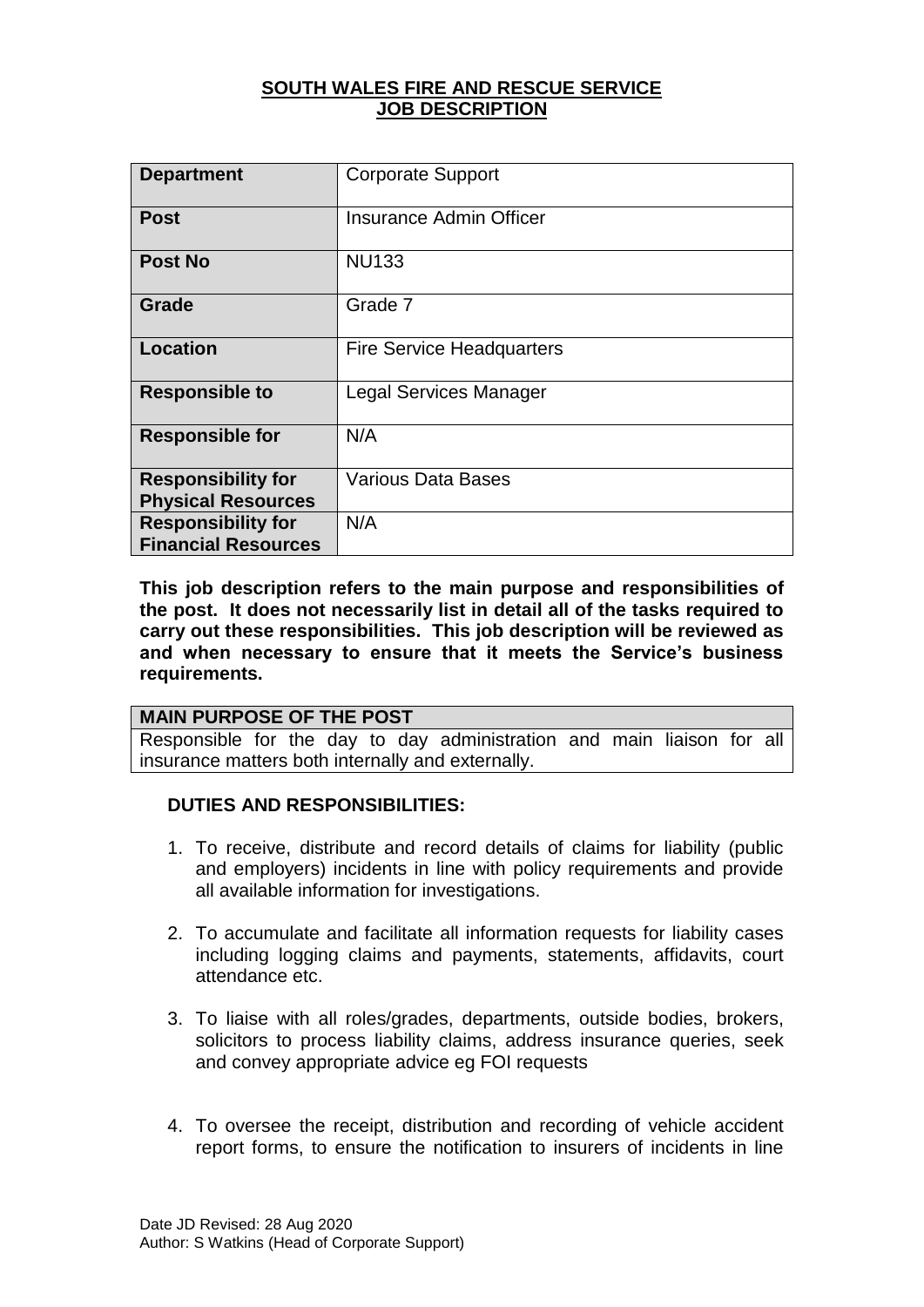with policy conditions and provide all available information of accident circumstances and any subsequent investigations.

- 5. Review motor accident costs prior to closure of claims to ensure all relevant financial recoveries have been made.
- 6. To maintain all claims databases and ensure accurate information and conduct a 6 monthly audit of the Motor Insurers' Database (MID) to ensure that the MID is maintained accurately by F&E and is an accurate reflection of the Service's fleet.
- 7. Prepare reports and present statistics, both liability and vehicle, for groups & committees including but not limited to: H&S committee, RRG, AIRT as well as Directorate meetings and statistical returns. Also to assist in the development and maintenance of performance indicators and management information for the section in the service performance management systems.
- 8. To maintain policy details of vehicles insured and issue certificates, green cards/bail bonds and authorisation documents for foreign travel.
- 9. Provide statements to individuals of motor claims history.
- 10.To manage all aspects of loss of, or damage claims for Fire & Rescue Service property and pursue to conclusion.
- 11.Completion of annual renewal and tender schedules, on contract expiry, including the coordination and collation of all relevant information required for renewal of insurance portfolio through insurance broker.
- 12.To pursue quotes and obtain information on insurance cover for additional items.
- 13.To raise orders, check invoices and pass for budget holder's approval for any insurance premium.
- 14.Develop, assist and advise in the updating of Fire & Rescue Service policies, procedures and documents where insurance is relevant. To identify and implement opportunities to secure continuous improvement.
- 15.Maintain and update the insurance webpage with relevant and timely updates.
- 16.To represent the SWFRS at insurance meetings when required.
- 17.To observe and promote practices and activities which are within the Health and Safety and Equal Opportunities of SWFRS.